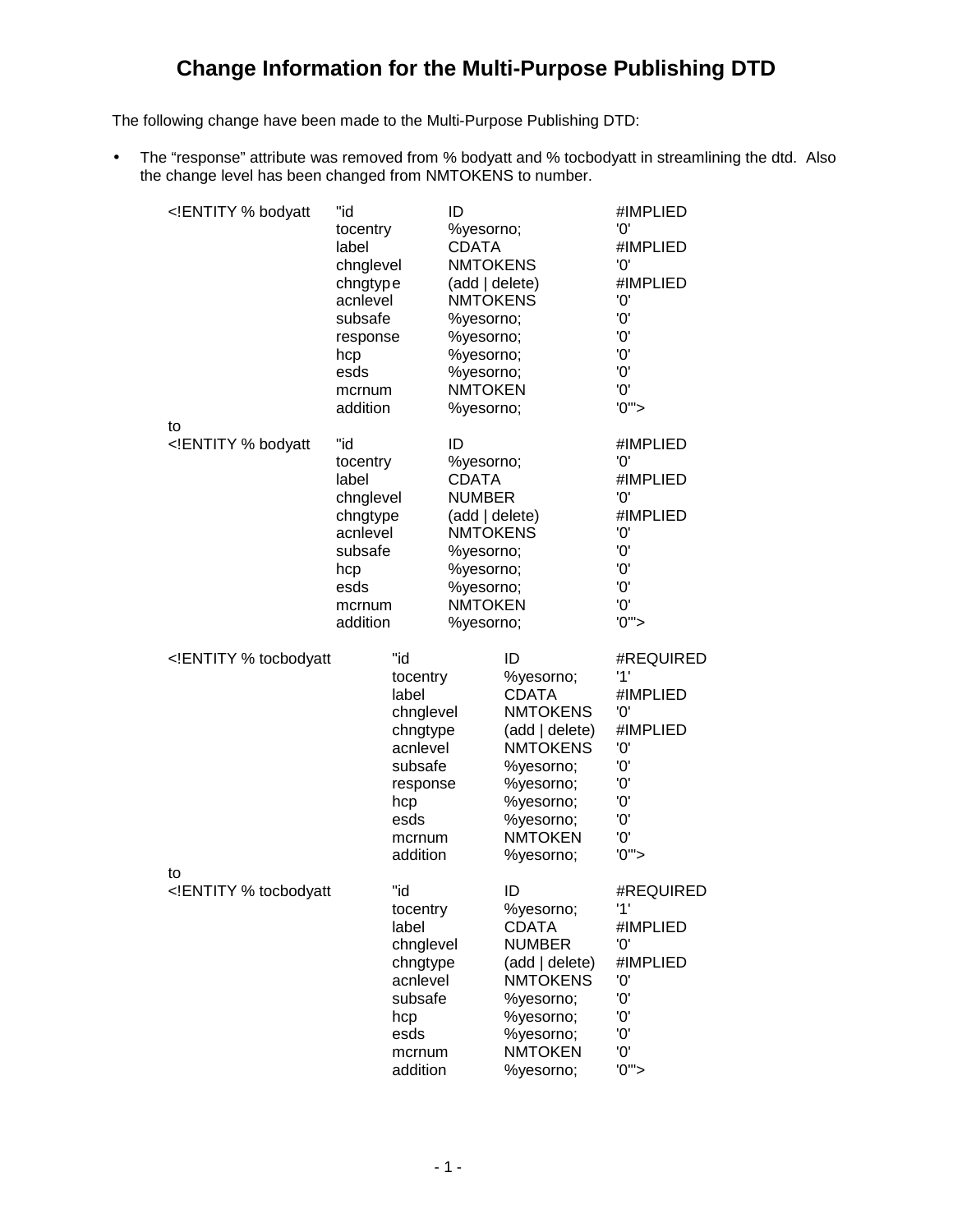• Added element "danger" to the % specpara for use when a manual has MIL-DTL-24784A(SH) referenced as a supporting document.

| ENTITY</th <th>% specpara "(warning*, caution*, note*)" &gt;</th>                | % specpara "(warning*, caution*, note*)" >          |
|----------------------------------------------------------------------------------|-----------------------------------------------------|
| to<br>ENTITY</td <td>% specpara "(danger*, warning*, caution*, note*)" &gt;</td> | % specpara "(danger*, warning*, caution*, note*)" > |

• Added new element "danger" and modified the following elements to allow for "danger":

| ELEMENT danger<br deflist)>                                                                                                                                                                                                                                                                                                                                                                                              |                                                                                     |                                                                                                            | -- (graphic?, (para*)+) -(danger   warning   caution   note   randlist                                                                |
|--------------------------------------------------------------------------------------------------------------------------------------------------------------------------------------------------------------------------------------------------------------------------------------------------------------------------------------------------------------------------------------------------------------------------|-------------------------------------------------------------------------------------|------------------------------------------------------------------------------------------------------------|---------------------------------------------------------------------------------------------------------------------------------------|
| ATTLIST danger</td <td>id<br/>type<br/>xrefid<br/>chnglevel<br/>chngtype<br/>mcrnum<br/>acnlevel</td> <td>ID<br/><b>NAME</b><br/><b>IDREF</b><br/><b>NUMBER</b><br/>(add   delete)<br/><b>NMTOKENS</b><br/><b>NMTOKENS</b></td> <td>#IMPLIED<br/>#IMPLIED<br/>#IMPLIED<br/>'0'<br/>#IMPLIED<br/>'0'<br/>'0'</td>                                                                                                         | id<br>type<br>xrefid<br>chnglevel<br>chngtype<br>mcrnum<br>acnlevel                 | ID<br><b>NAME</b><br><b>IDREF</b><br><b>NUMBER</b><br>(add   delete)<br><b>NMTOKENS</b><br><b>NMTOKENS</b> | #IMPLIED<br>#IMPLIED<br>#IMPLIED<br>'0'<br>#IMPLIED<br>'0'<br>'0'                                                                     |
| Modified                                                                                                                                                                                                                                                                                                                                                                                                                 |                                                                                     |                                                                                                            |                                                                                                                                       |
| ELEMENT caution<br ATTLIST caution</td <td>id<br/>type<br/>xrefid<br/>%secur; &gt;</td> <td>ID<br/><b>NAME</b><br/><b>IDREF</b></td> <td>-- (graphic?, (para*, (%list;)*)+) -(warning   caution   note) &gt;<br/>#IMPLIED<br/>#IMPLIED<br/>#IMPLIED</td>                                                                                                                                                                 | id<br>type<br>xrefid<br>%secur; >                                                   | ID<br><b>NAME</b><br><b>IDREF</b>                                                                          | -- (graphic?, (para*, (%list;)*)+) -(warning   caution   note) ><br>#IMPLIED<br>#IMPLIED<br>#IMPLIED                                  |
| to<br>ELEMENT caution<br deflist)>                                                                                                                                                                                                                                                                                                                                                                                       |                                                                                     |                                                                                                            | -- (graphic?, (para*)+) -(danger   warning   caution   note   randlist                                                                |
| ATTLIST caution</td <td>id<br/>type<br/>xrefid<br/>chnglevel<br/>chngtype<br/>mcrnum<br/>acnlevel</td> <td>ID<br/><b>NAME</b><br/><b>IDREF</b><br/><b>NUMBER</b><br/>(add   delete)<br/><b>NMTOKENS</b><br/><b>NMTOKENS</b></td> <td>#IMPLIED<br/>#IMPLIED<br/>#IMPLIED<br/>'O'<br/>#IMPLIED<br/>'0'<br/>'0' &gt;</td>                                                                                                   | id<br>type<br>xrefid<br>chnglevel<br>chngtype<br>mcrnum<br>acnlevel                 | ID<br><b>NAME</b><br><b>IDREF</b><br><b>NUMBER</b><br>(add   delete)<br><b>NMTOKENS</b><br><b>NMTOKENS</b> | #IMPLIED<br>#IMPLIED<br>#IMPLIED<br>'O'<br>#IMPLIED<br>'0'<br>'0' >                                                                   |
| ELEMENT item<br ATTLIST item</td <td>id<br/>label<br/>chnglevel<br/>chngtype<br/>acnlevel<br/>mcrnum<br/>addition<br/>%secur; &gt;</td> <td>ID<br/><b>CDATA</b><br/><b>NMTOKENS</b><br/>(add   delete)<br/><b>NMTOKENS</b><br/><b>NMTOKEN</b><br/>%yesorno;</td> <td>- O (warning*, caution*, note*, (title?, (seqlist   para)+), note*)&gt;<br/>#IMPLIED<br/>#IMPLIED<br/>'0'<br/>#IMPLIED<br/>'0'<br/>'0'<br/>'O'</td> | id<br>label<br>chnglevel<br>chngtype<br>acnlevel<br>mcrnum<br>addition<br>%secur; > | ID<br><b>CDATA</b><br><b>NMTOKENS</b><br>(add   delete)<br><b>NMTOKENS</b><br><b>NMTOKEN</b><br>%yesorno;  | - O (warning*, caution*, note*, (title?, (seqlist   para)+), note*)><br>#IMPLIED<br>#IMPLIED<br>'0'<br>#IMPLIED<br>'0'<br>'0'<br>'O'  |
| to<br>ELEMENT item<br ATTLIST item</td <td>id<br/>label<br/>chnglevel<br/>chngtype<br/>mcrnum<br/>acnlevel</td> <td>ID<br/><b>CDATA</b><br/><b>NUMBER</b><br/>(add   delete)<br/><b>NMTOKENS</b><br/><b>NMTOKENS</b></td> <td>-- (danger*, warning*, caution*, note*, (title?, (seqlist   para)+), note*)&gt;<br/>#IMPLIED<br/>#IMPLIED<br/>'0'<br/>#IMPLIED<br/>'O'<br/>'0'</td>                                        | id<br>label<br>chnglevel<br>chngtype<br>mcrnum<br>acnlevel                          | ID<br><b>CDATA</b><br><b>NUMBER</b><br>(add   delete)<br><b>NMTOKENS</b><br><b>NMTOKENS</b>                | -- (danger*, warning*, caution*, note*, (title?, (seqlist   para)+), note*)><br>#IMPLIED<br>#IMPLIED<br>'0'<br>#IMPLIED<br>'O'<br>'0' |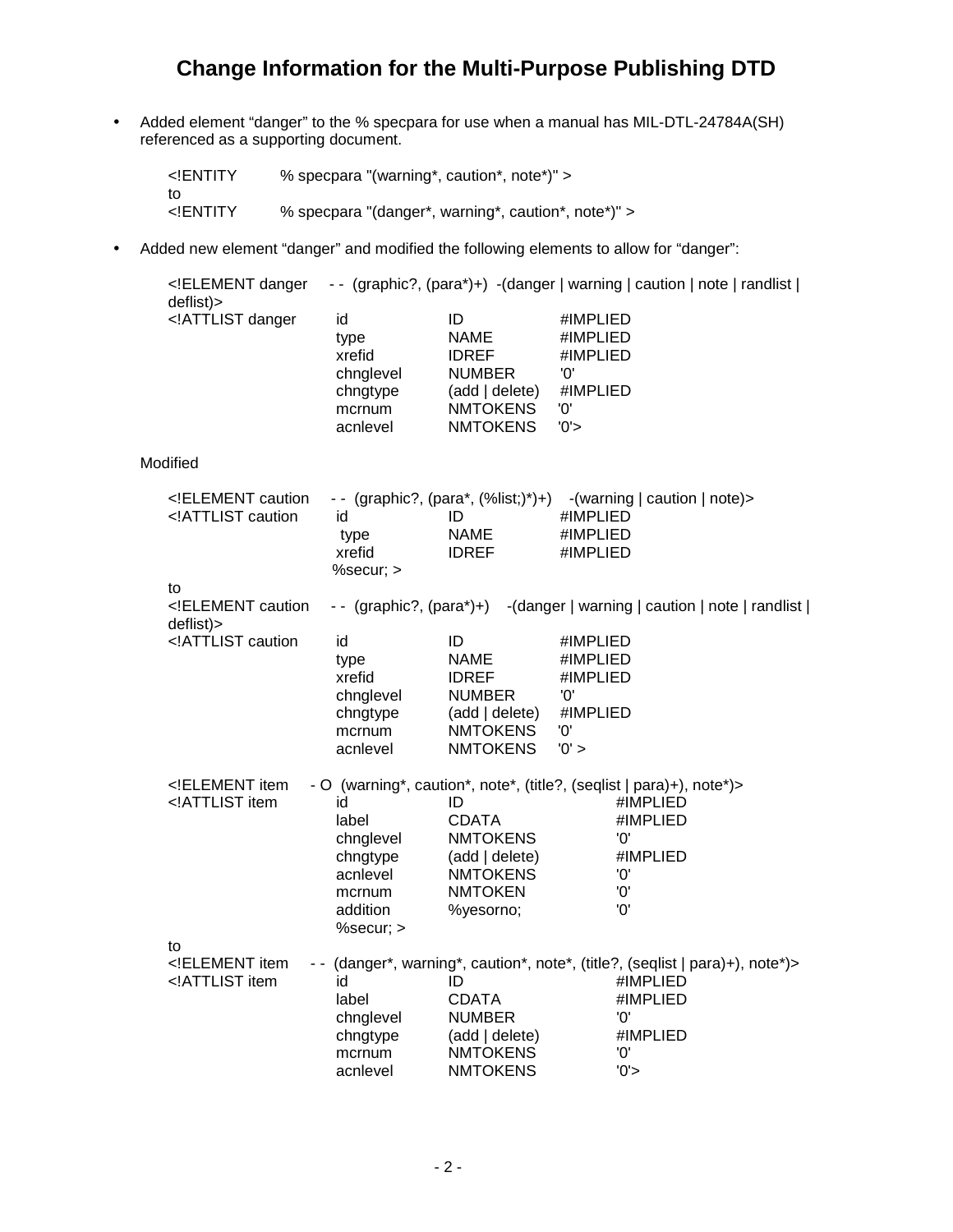| ELEMENT note<br ATTLIST note</th <th>id<br/>type<br/>xrefid<br/>%secur; &gt;</th> <th>ID<br/><b>NAME</b><br/><b>IDREF</b></th> <th>-- <math>((para^*, (%list; )^*)+)</math> -(warning   caution   note)&gt;<br/>#IMPLIED<br/>#IMPLIED<br/>#IMPLIED</th>                                                                                                                                                                             | id<br>type<br>xrefid<br>%secur; >                                                     | ID<br><b>NAME</b><br><b>IDREF</b>                                                                          | -- $((para^*, (%list; )^*)+)$ -(warning   caution   note)><br>#IMPLIED<br>#IMPLIED<br>#IMPLIED                                                            |
|-------------------------------------------------------------------------------------------------------------------------------------------------------------------------------------------------------------------------------------------------------------------------------------------------------------------------------------------------------------------------------------------------------------------------------------|---------------------------------------------------------------------------------------|------------------------------------------------------------------------------------------------------------|-----------------------------------------------------------------------------------------------------------------------------------------------------------|
| to<br>ELEMENT note<br ATTLIST note</td <td><math>-</math> ((para*)+)<br/>id<br/>type<br/>xrefid<br/>chnglevel<br/>chngtype<br/>mcrnum<br/>acnlevel</td> <td>ID<br/><b>NAME</b><br/><b>IDREF</b><br/><b>NUMBER</b><br/>(add   delete)<br/><b>NMTOKENS</b><br/><b>NMTOKENS</b></td> <td>-(danger   warning   caution   note  randlist   deflist)&gt;<br/>#IMPLIED<br/>#IMPLIED<br/>#IMPLIED<br/>'0'<br/>#IMPLIED<br/>'0'<br/>'0'</td> | $-$ ((para*)+)<br>id<br>type<br>xrefid<br>chnglevel<br>chngtype<br>mcrnum<br>acnlevel | ID<br><b>NAME</b><br><b>IDREF</b><br><b>NUMBER</b><br>(add   delete)<br><b>NMTOKENS</b><br><b>NMTOKENS</b> | -(danger   warning   caution   note  randlist   deflist)><br>#IMPLIED<br>#IMPLIED<br>#IMPLIED<br>'0'<br>#IMPLIED<br>'0'<br>'0'                            |
| ELEMENT safesum<br ATTLIST safesum</td <td>tocentry<br/>verified<br/>labeling<br/>%secur; &gt;</td> <td>%yesorno;<br/>%yesorno;<br/>%yesorno;</td> <td>-- (para0, (warning*, caution*)) +(figure   table) &gt;<br/>"1"<br/>"О"<br/>"0"</td>                                                                                                                                                                                         | tocentry<br>verified<br>labeling<br>%secur; >                                         | %yesorno;<br>%yesorno;<br>%yesorno;                                                                        | -- (para0, (warning*, caution*)) +(figure   table) ><br>"1"<br>"О"<br>"0"                                                                                 |
| to<br>ELEMENT safesum<br ATTLIST safesum</td <td>tocentry<br/>verified<br/>labeling</td> <td>%yesorno;<br/>%yesorno;<br/>%yesorno;</td> <td>-- (para0, (danger*, warning*, caution*)) +(figure   table) &gt;<br/>"1"<br/>"О"<br/>"0"</td>                                                                                                                                                                                           | tocentry<br>verified<br>labeling                                                      | %yesorno;<br>%yesorno;<br>%yesorno;                                                                        | -- (para0, (danger*, warning*, caution*)) +(figure   table) ><br>"1"<br>"О"<br>"0"                                                                        |
| ELEMENT step1<br ATTLIST step1<br to<br>ELEMENT step1<br $step2+$ ?) ><br>ATTLIST step1</td <td>%stepatt; &gt;<br/>%stepatt; &gt;</td> <td></td> <td>-- ((warning*, caution*, note*, (title?, para+), note*), (step2, step2+)?) &gt;<br/>-- ((danger*, warning*, caution*, note*, (title?, para+), note*), (step2,</td>                                                                                                             | %stepatt; ><br>%stepatt; >                                                            |                                                                                                            | -- ((warning*, caution*, note*, (title?, para+), note*), (step2, step2+)?) ><br>-- ((danger*, warning*, caution*, note*, (title?, para+), note*), (step2, |
| ELEMENT step2<br ATTLIST step2<br to                                                                                                                                                                                                                                                                                                                                                                                                | %stepatt; >                                                                           |                                                                                                            | $-$ ((warning*, caution*, note*, (title?, para+), note*), (step3, step3+)?) >                                                                             |
| ELEMENT step2<br $step3+)$ ?) ><br>ATTLIST step2</td <td>%stepatt; &gt;</td> <td></td> <td>-- ((danger*, warning*, caution*, note*, (title?, para+), note*), (step3,</td>                                                                                                                                                                                                                                                           | %stepatt; >                                                                           |                                                                                                            | -- ((danger*, warning*, caution*, note*, (title?, para+), note*), (step3,                                                                                 |
| ELEMENT step3<br ATTLIST step3</td <td>%stepatt; &gt;</td> <td></td> <td><math>-</math> ((warning*, caution*, note*, (title?, para+), note*), (step4, step4+)?) &gt;</td>                                                                                                                                                                                                                                                           | %stepatt; >                                                                           |                                                                                                            | $-$ ((warning*, caution*, note*, (title?, para+), note*), (step4, step4+)?) >                                                                             |
| to<br>ELEMENT step3<br $step4+)$ ?) >                                                                                                                                                                                                                                                                                                                                                                                               |                                                                                       |                                                                                                            | -- ((danger*, warning*, caution*, note*, (title?, para+), note*), (step4,                                                                                 |
| ATTLIST step3</td <td>%stepatt; &gt;</td> <td></td> <td></td>                                                                                                                                                                                                                                                                                                                                                                       | %stepatt; >                                                                           |                                                                                                            |                                                                                                                                                           |
| ELEMENT step4<br ATTLIST step4<br to                                                                                                                                                                                                                                                                                                                                                                                                | %stepatt; >                                                                           |                                                                                                            | $-$ ((warning*, caution*, note*, (title?, para+), note*), (step5, step5+)?) >                                                                             |
| ELEMENT step4<br $step5+)$ ?) >                                                                                                                                                                                                                                                                                                                                                                                                     |                                                                                       |                                                                                                            | -- ((danger*, warning*, caution*, note*, (title?, para+), note*), (step5,                                                                                 |
| ATTLIST step4</td <td>%stepatt; &gt;</td> <td></td> <td></td>                                                                                                                                                                                                                                                                                                                                                                       | %stepatt; >                                                                           |                                                                                                            |                                                                                                                                                           |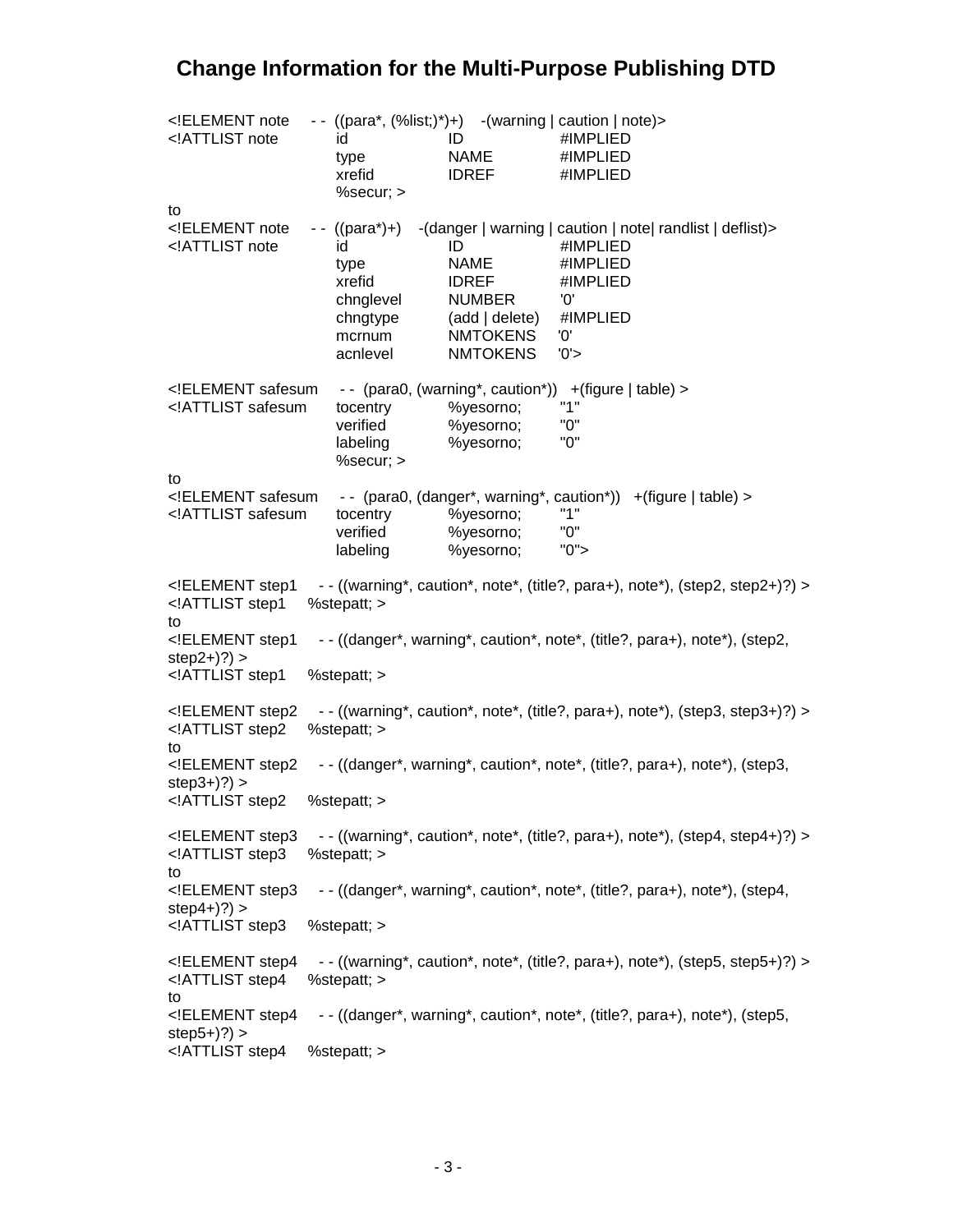<!ELEMENT step5 - - ((warning\*, caution\*, note\*, (title?, para+), note\*), (step6, step6+)?) > <!ATTLIST step5 %stepatt; > to <!ELEMENT step5 - - ((danger\*, warning\*, caution\*, note\*, (title?, para+), note\*), (step6, step $6+$  $?)$  > <!ATTLIST step5 %stepatt; > <!ELEMENT step6 - - ((warning\*, caution\*, note\*, (title?, para+), note\*), (step7, step7+)?) ><br><!ATTLIST step6 %stepatt; > <! ATTLIST step6 to <!ELEMENT step6 - - (danger\*, warning\*, caution\*, note\*, (title?, para+), note\*) > <!ATTLIST step6 %stepatt; > <!ELEMENT warning - - (graphic?, (para\*, (%list;)\*)+) -(warning | caution | note)> <!ATTLIST warning id ID #IMPLIED type NAME #IMPLIED xrefid IDREF #IMPLIED vital %yesorno; "0" %secur; > to <!ELEMENT warning - - (graphic?, (para\*)+) -(danger | warning | caution | note | randlist | deflist)> <!ATTLIST warning id ID #IMPLIED type NAME #IMPLIED xrefid IDREF #IMPLIED chnglevel NUMBER '0'<br>
chngtype (add | delete) #IMPLIED  $chngtype$   $(add | delete)$  mcrnum NMTOKENS '0' acnlevel NMTOKENS '0' vital %yesorno; "0" >

• Added "foldout" to the content model of "appendix" to support legacy manuals.

<!ELEMENT appendix - - (title?, ((para\*, (table | figure | graphic))+ | section+)) > to <!ELEMENT appendix - - (title?, ((para\*, (table | figure | foldout | graphic))+ | section+)) >

In streamlining the dtd, removed "%secur" from the attlist for the following elements:

| chapintro   | intro         | subfig   |
|-------------|---------------|----------|
| common      | legend        | subpara1 |
| concurdate  | macrograph    | subpara2 |
| contents    | para0         | subpara3 |
| deflist     | preface       | subpara4 |
| distribdate | section       | subpara5 |
| foldout     | sendto        | subpara6 |
| foreword    | shiporproject | subpara7 |

• Removed "%secur" and changed the optional endtag to required for the following elements:

| abbrsect   | eqpttype    | subject |
|------------|-------------|---------|
| applicable | mcrincluded | symsect |
| contractno | modsubi     | tbody   |
| def        | revnumber   | thead   |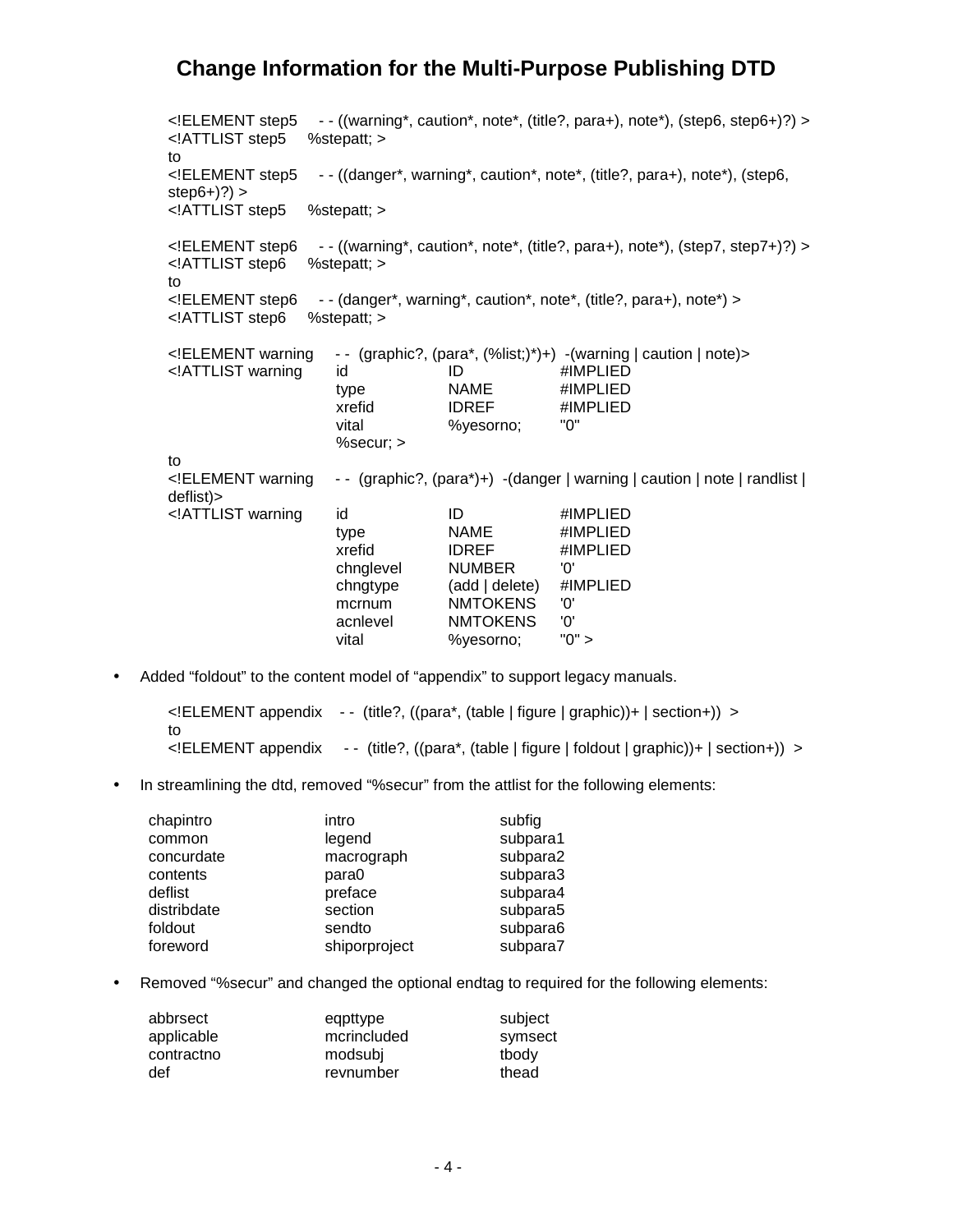• Changed the optional endtag to required for the following elements:

| acnrec    | department     | seal            |
|-----------|----------------|-----------------|
| address   | docmfr         | state           |
| building  | docno          | street          |
| chgdate   | doctype        | supersede       |
| chgnum    | downgrdauthrty | term            |
| chgrec    | nsn            | title           |
| city      | phrase         | user            |
| copyright | prepubno       | volprtbkchplist |
| country   | pubdate        | zip             |
| date      | pubno          |                 |

• The following elements were added to the dtd to accommodate a different format of manual:

| ELEMENT apptitle -- (#PCDATA) +(brk)                                                                                                                                                                                  |                                                     |                                     |                                                                                                  |  |  |  |
|-----------------------------------------------------------------------------------------------------------------------------------------------------------------------------------------------------------------------|-----------------------------------------------------|-------------------------------------|--------------------------------------------------------------------------------------------------|--|--|--|
| ELEMENT chapholder -- (chapter, gennotes?, specnotes?)                                                                                                                                                                |                                                     |                                     |                                                                                                  |  |  |  |
| ELEMENT figpara</td <td></td> <td>--<math>((\#PCDATA   xref   extref)+ )</math></td> <td></td>                                                                                                                        |                                                     | -- $((\#PCDATA   xref   extref)+ )$ |                                                                                                  |  |  |  |
| ELEMENT gennotes<br ATTLIST gennotes</td <td>%tocbodyatt;<br/>%secur;<br/>sectionlabel<br/>uselabel</td> <td>number<br/>number</td> <td>-- (svtmfront, (title?, para*), (section+   para0+))&gt;<br/>'0'<br/>'0'</td> | %tocbodyatt;<br>%secur;<br>sectionlabel<br>uselabel | number<br>number                    | -- (svtmfront, (title?, para*), (section+   para0+))><br>'0'<br>'0'                              |  |  |  |
| ELEMENT insttouse<br ATTLIST insttouse</th <th><math>-</math> (para   %list;) + + (sendto) &gt;<br/>noteorinst</th> <th>(note   inst)</th> <th>'inst'</th>                                                            | $-$ (para   %list;) + + (sendto) ><br>noteorinst    | (note   inst)                       | 'inst'                                                                                           |  |  |  |
| ELEMENT lec</td <td>%bodyatt;&gt;<br/>-- (title, para, table) &gt;</td> <td></td> <td></td>                                                                                                                           | %bodyatt;><br>-- (title, para, table) >             |                                     |                                                                                                  |  |  |  |
| ELEMENT manualtoc -- (title, table)                                                                                                                                                                                   |                                                     |                                     |                                                                                                  |  |  |  |
| ELEMENT notetouse -- (para   %list;)+ +(sendto)<br>ATTLIST notetouse</td <td>%bodyatt;&gt;</td> <td></td> <td></td>                                                                                                   | %bodyatt;>                                          |                                     |                                                                                                  |  |  |  |
| ELEMENT specnotes - - (svtmfront, (title?, para*), (section+   para0+))<br>ATTLIST specnotes</td <td>%tocbodyatt;<br/>%secur;</td> <td></td> <td></td>                                                                | %tocbodyatt;<br>%secur;                             |                                     |                                                                                                  |  |  |  |
|                                                                                                                                                                                                                       | sectionlabel<br>uselabel                            | number<br>number                    | '0'<br>'0'                                                                                       |  |  |  |
| contents)>                                                                                                                                                                                                            |                                                     |                                     | ELEMENT svtmfront -- (doctype?, prtitle, maintlyl?, stitle?, vapplication?, lep, insttouse?,</td |  |  |  |
|                                                                                                                                                                                                                       |                                                     |                                     |                                                                                                  |  |  |  |

<!ELEMENT vapplication - - (apptitle, para)>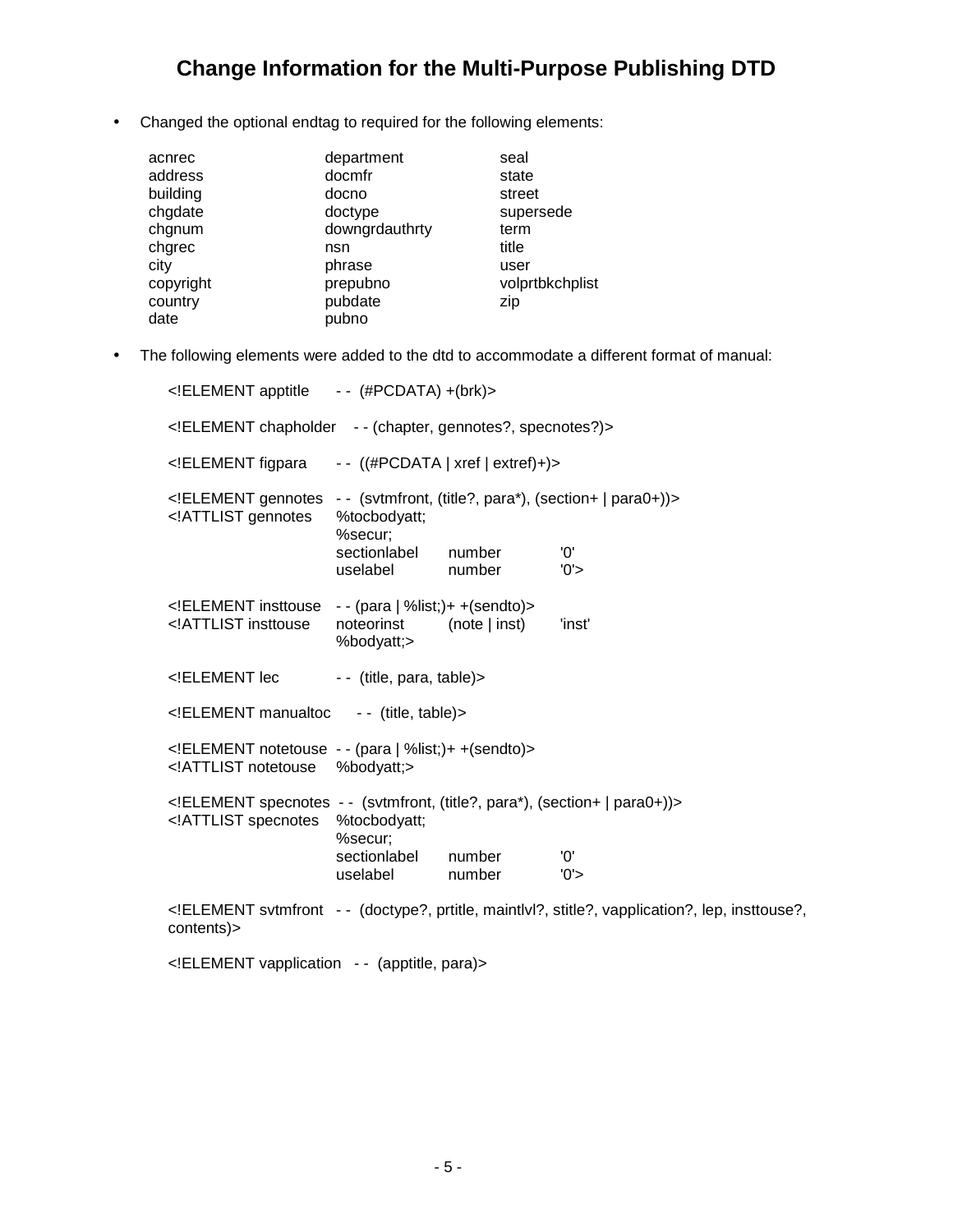• Modified the following element to allow the new elements from above to be used:

<!ELEMENT chapter - O (((title?, (para\* | chapintro?)) | front), (section+ | para0+), rear?)> <!ATTLIST chapter %tocbodyatt; %secur;> to <!ELEMENT chapter - O (((title?, (para\* | chapintro?)) | (front | svtmfront)), (section+ | para0+), foldout\*, refdoc?, tmimprep?)> <!ATTLIST chapter %tocbodyatt; %secur; sectionlabel number '0'<br>uselabel number '0'> uselabel number <!ELEMENT editunit - - (common | front | rear | chapter | section | para0 | table | part | volume | subpara1 | chapintro)> to <!ELEMENT editunit - - (common | front | rear | chapholder | gennotes | specnotes | chapter | section | para0 | table | part | volume | subpara1 | chapintro) > <!ELEMENT figure - - (title?, (subfig+ | (graphic | macrograph | legend)+ | verbatim)) > <!ATTLIST figure %bodyatt; shortentry %yesorno; "0" verified %yesorno; "0" place NUMBER #IMPLIED orient (port | land) "port" %secur; > to <!ELEMENT figure - - (title?, figpara?, (subfig+ | (graphic | macrograph | legend)+ | verbatim))> <!ATTLIST figure %bodyatt; shortentry %yesorno; "0"<br>verified %yesorno: "0" verified %yesorno; orient (port | land) "port" %secur;> <!ELEMENT front - O (idinfo, lep, chgrec?, acnrec?, certsheet?, aprpt?, valperform?, (foreword |preface | intro | notetouse)?, (mcf, mcfinstruct)\*, mstrindx?, volindx?, contents, safesum?) > <!ATTLIST front %secur; > to <!ELEMENT front - O (idinfo, (lep | lec), chgrec?, acnrec?, certsheet?, aprpt?, valperform?, ((foreword |preface | intro | notetouse) | (insttouse, tmimprep, foreword))?, (mcf, mcfinstruct)\*, mstrindx?, volindx?, (contents | manualtoc), safesum?) > <!ATTLIST front type (std | svtm) 'std'> <!ELEMENT volume - O (front?, (part+ | chapter+), rear?)> <!ATTLIST volume %tocbodyatt; %secur;> to <!ELEMENT volume - O (front?, (chapholder\* | part+ | chapter+), gennotes?, specnotes?, rear?)> <!ATTLIST volume %tocbodyatt; labelit %yesorno; '1' %secur;>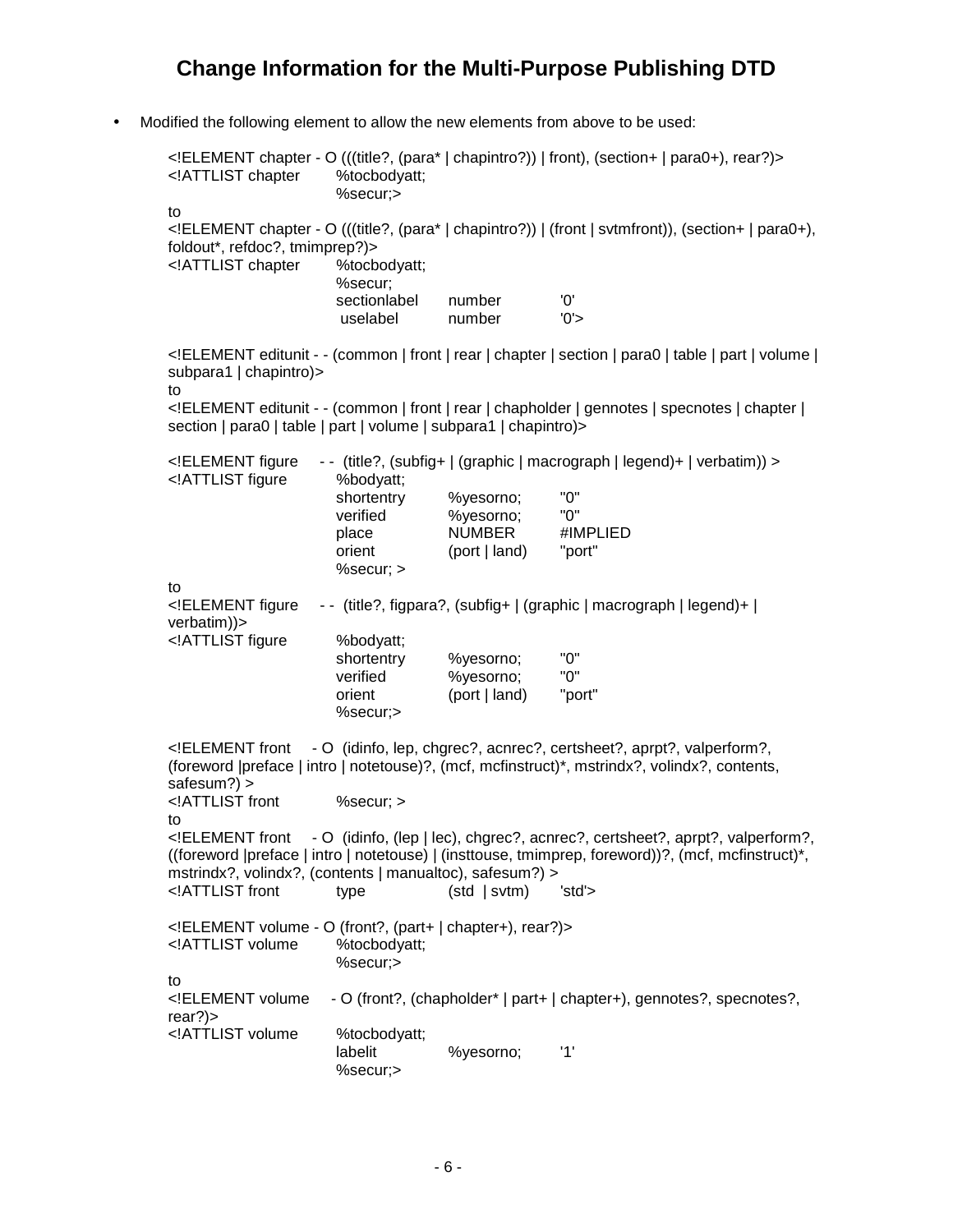• Allow multiple graphics for the following elements to support legacy manuals and removed %secur attribute from "certsheet" and "valperform".

```
<!ELEMENT aprpt - O (table | graphic)>
to
<!ELEMENT aprpt - - (table | graphic+)>
<!ELEMENT certsheet - - (graphic)>
<!ATTLIST certsheet %secur;>
to
<!ELEMENT certsheet - - (graphic+)>
<!ELEMENT valperform - - (graphic)>
<!ATTLIST valperform %bodyatt;
                       %secur;>
to
<!ELEMENT valperform - - (graphic+)>
<!ATTLIST valperform %bodyatt;>
```
• Added element "chgtmins" to dtd from oversight in initial development.

<!ELEMENT chgtmins - - (#PCDATA) +(brk) > <!ATTLIST chgtmins torb (top | bottom) #REQUIRED >

• Modified existing elements to allow for the new element to allow for element "chgtmins" and added attributes "docstat" for markings on hardcopy and "tdmisrevnum" and "tdmischgnum" to support information supplied to TDMIS.

<!ELEMENT idinfo - - (pubno+, prepubno\*, nsn?, revnumber?, doctype, prtitle, maintlvl?, stitle?, ((mfr, contractno+) | (docmfr, address)\*), seal?, notice, copyright?, downgrd?, pubdate, (chgnum?, chgdate)?)> <!ATTLIST idinfo verified %yesorno; "0" cover %yesorno; "0" %secur; > to <!ELEMENT idinfo - - (pubno+, prepubno\*, nsn?, revnumber?, chgtmins?, doctype, prtitle, maintlvl?, stitle?, ((mfr, contractno+) | (docmfr, address)\*), seal?, notice, copyright?, downgrd?, pubdate, (chgnum?, chgdate)?)> <!ATTLIST idinfo verified %yesorno; "0" cover %yesorno; docstat (draft, unaprvprelim, prelim, aprvprelim, final) "final" tdmisrevnum CDATA #REQUIRED tdmischgnum CDATA #REQUIRED %secur; >

• The content models were the same for %nparacon1 and %nparacon, replaced %nparacon1 with %nparacon during streamlining the dtd for the following elements:

| subpara2 | subpara4 | subpara6 |
|----------|----------|----------|
| subpara3 | subpara5 | subpara7 |

• Changed the "chnglevel" attribute from NMTOKENS to NUMBER for the following:

| change | row     |
|--------|---------|
| entry  | seglist |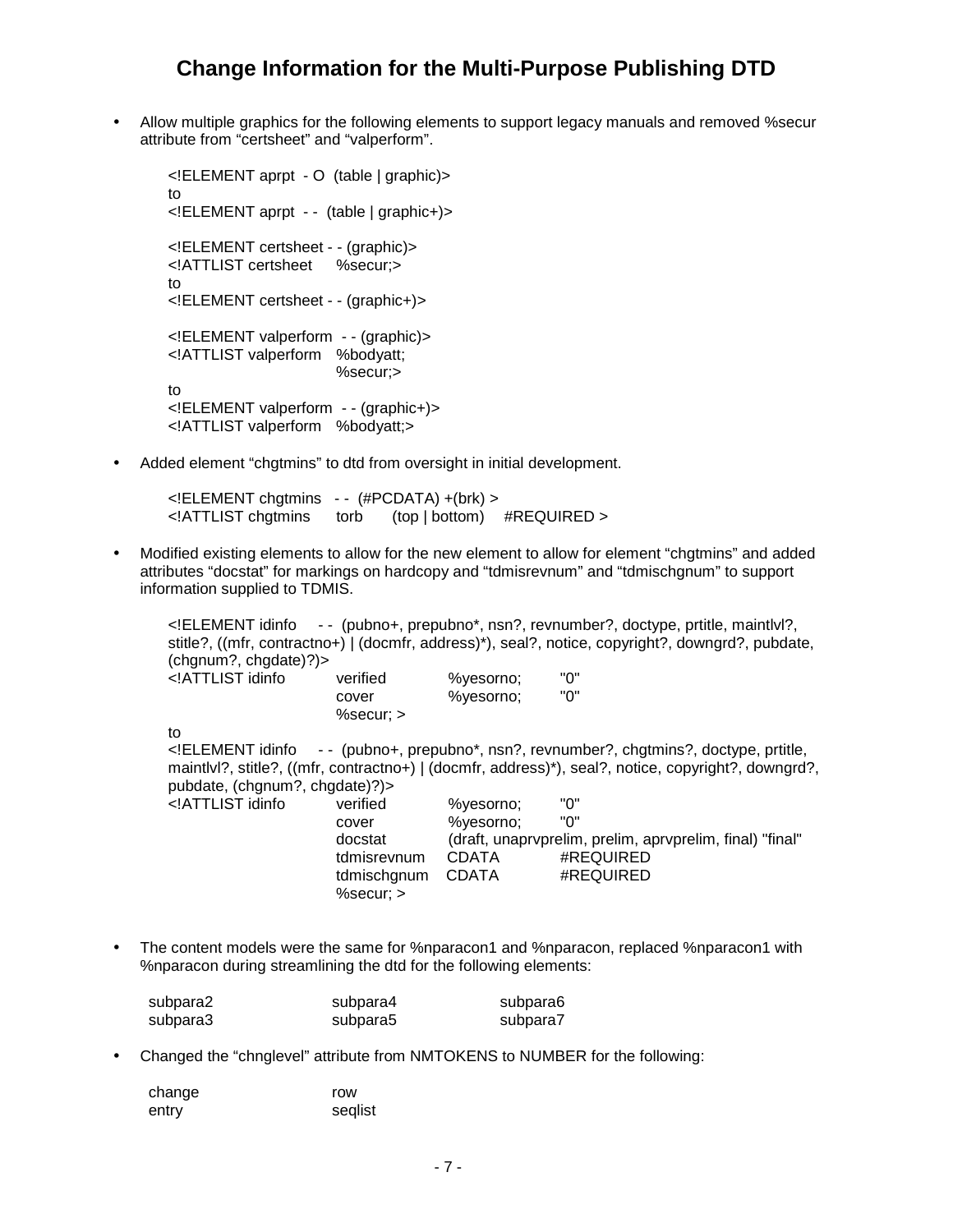• Added "+(brk)" to the content model and changed the end tag from optional to required for the following elements:

| doctype  | mfr     | stitle |
|----------|---------|--------|
| maintlyl | prtitle |        |

- Removed attribute "type" from element "brk" during streamlining the dtd.
- Removed element "step7" during streamlining the dtd.
- Added "newpageafter" attribute to "chapintro" as follows:

<!ELEMENT chapintro - - (para0+)> <! ATTLIST chapintro %secur;> to <!ELEMENT chapintro - - (para0+)> <!ATTLIST chapintro %tocbodyatt; newpageafter %yesorno; "0">

• Added "foldoutsec" and "tablesect" element.

```
<!ELEMENT foldoutsect - - (foldout+)>
```
<!ELEMENT tablesect - - (table+)>

• Changed the attributes for "colspec" as follows:

| ELEMENT colspec</th <th><math>-</math> O EMPTY <math>&gt;</math></th> <th></th> <th></th> <th></th> | $-$ O EMPTY $>$ |                                            |              |  |
|-----------------------------------------------------------------------------------------------------|-----------------|--------------------------------------------|--------------|--|
| ATTLIST colspec</td <td>colnum</td> <td><b>NUMBER</b></td> <td>#IMPLIED</td> <td></td>              | colnum          | <b>NUMBER</b>                              | #IMPLIED     |  |
|                                                                                                     | colname         | <b>NMTOKEN</b>                             | #IMPLIED     |  |
|                                                                                                     | align           | $(left   right   center   justify   char)$ | #IMPLIED     |  |
|                                                                                                     | charoff         | <b>NUTOKEN</b>                             | #IMPLIED     |  |
|                                                                                                     | char            | <b>CDATA</b>                               | #IMPLIED     |  |
|                                                                                                     | colwidth        | CDATA                                      | #IMPLIED     |  |
|                                                                                                     | colsep          | %yesorno;                                  | #IMPLIED     |  |
|                                                                                                     | rowsep          | %yesorno;                                  | #IMPLIED $>$ |  |
| to                                                                                                  |                 |                                            |              |  |
| ELEMENT colspec</td <td><math>-</math> O EMPTY <math>&gt;</math></td> <td></td> <td></td> <td></td> | $-$ O EMPTY $>$ |                                            |              |  |
| ATTLIST colspec</td <td>colnum</td> <td><b>NUMBER</b></td> <td>#IMPLIED</td> <td></td>              | colnum          | <b>NUMBER</b>                              | #IMPLIED     |  |
|                                                                                                     | colname         | <b>NUMBER</b>                              | #REQUIRED    |  |
|                                                                                                     | align           | $(left   right   center   justify   char)$ | #IMPLIED     |  |
|                                                                                                     | charoff         | <b>NUTOKEN</b>                             | #IMPLIED     |  |
|                                                                                                     | char            | <b>CDATA</b>                               | #IMPLIED     |  |
|                                                                                                     | colwidth        | <b>CDATA</b>                               | #IMPLIED     |  |
|                                                                                                     | colsep          | %yesorno;                                  | #IMPLIED     |  |
|                                                                                                     | rowsep          | %yesorno;                                  | #IMPLIED $>$ |  |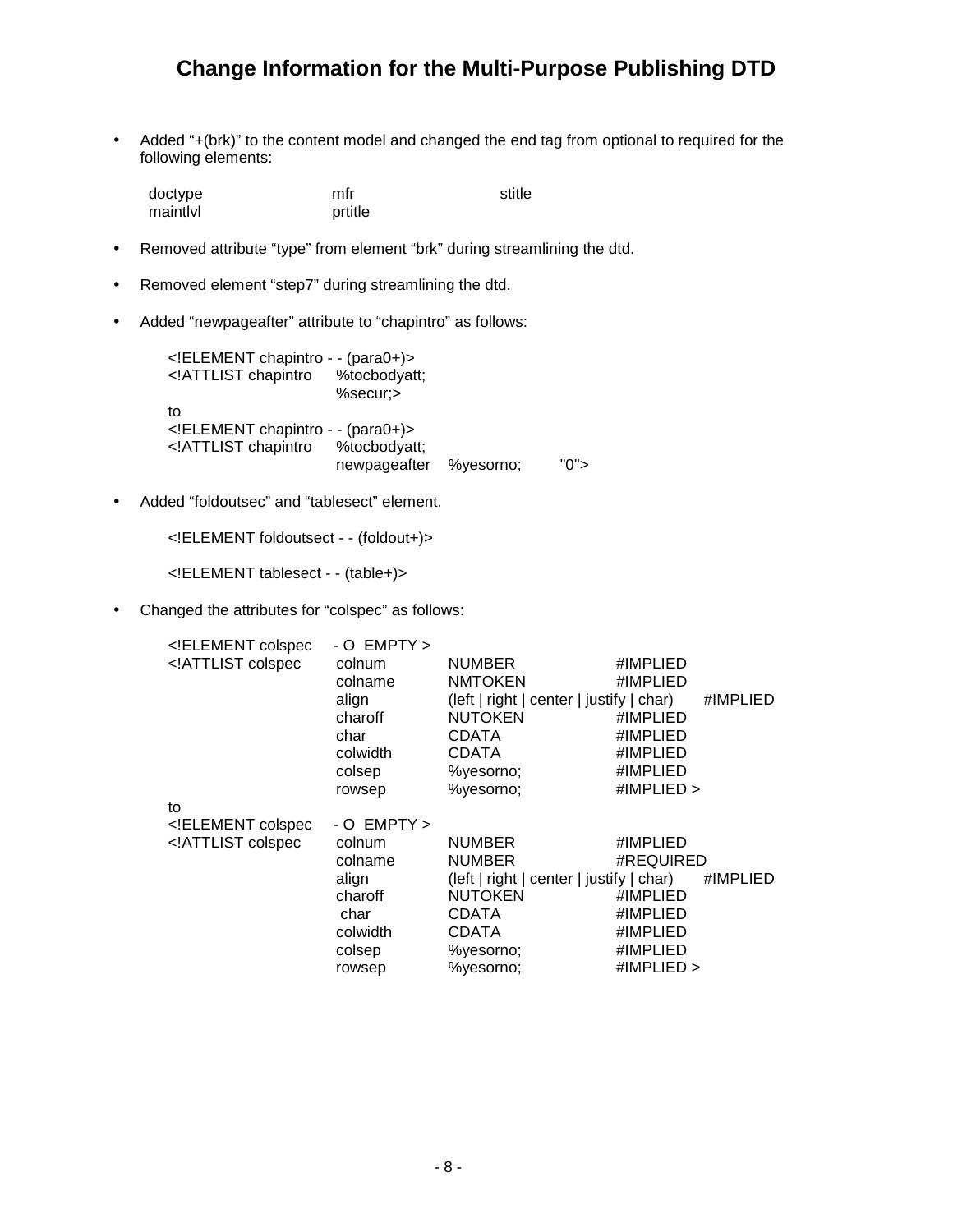• Added new attribute to "extref" as follows:

| ELEMENT extref<br ATTLIST extref</th <th><math> \Omega</math> EMPTY <math>&gt;</math><br/>docno<br/>pretext<br/>posttext<br/><math>%</math>secur; <math>&gt;</math></th> <th><b>CDATA</b><br/>CDATA<br/><b>CDATA</b></th> <th>#IMPLIED<br/>#IMPLIED<br/>#IMPLIED</th> | $ \Omega$ EMPTY $>$<br>docno<br>pretext<br>posttext<br>$%$ secur; $>$ | <b>CDATA</b><br>CDATA<br><b>CDATA</b> | #IMPLIED<br>#IMPLIED<br>#IMPLIED |
|-----------------------------------------------------------------------------------------------------------------------------------------------------------------------------------------------------------------------------------------------------------------------|-----------------------------------------------------------------------|---------------------------------------|----------------------------------|
| to                                                                                                                                                                                                                                                                    |                                                                       |                                       |                                  |
| ELEMENT extref</td <td><math>-0</math> EMPTY <math>&gt;</math></td> <td></td> <td></td>                                                                                                                                                                               | $-0$ EMPTY $>$                                                        |                                       |                                  |
| ATTLIST extref</td <td>docno</td> <td><b>CDATA</b></td> <td>#REQUIRED</td>                                                                                                                                                                                            | docno                                                                 | <b>CDATA</b>                          | #REQUIRED                        |
|                                                                                                                                                                                                                                                                       | xrefid                                                                | <b>CDATA</b>                          | #IMPLIED                         |
|                                                                                                                                                                                                                                                                       | pretext                                                               | <b>CDATA</b>                          | #IMPLIED                         |
|                                                                                                                                                                                                                                                                       | posttext                                                              | CDATA                                 | #IMPLIED                         |
|                                                                                                                                                                                                                                                                       | reftype                                                               | (TM   DWG)                            | #REQUIRED                        |
|                                                                                                                                                                                                                                                                       | refparms                                                              | CDATA                                 | #IMPLIED>                        |

• Added "chngtype", "mcrnum", and "chnglevel" attributes to the following elements:

| ELEMENT graphic<br ATTLIST graphic</th <th><math>-0</math> EMPTY <math>&gt;</math><br/>boardno<br/>graphsty<br/>hplace<br/>vplace<br/>%secur; &gt;</th> <th><b>CDATA</b><br/><b>NMTOKEN</b><br/>(left   right   center   none)<br/>(top   middle   bottom   non)</th> <th>#REQUIRED<br/>#IMPLIED</th> <th>#IMPLIED<br/>#IMPLIED</th>                                                                                                                                  | $-0$ EMPTY $>$<br>boardno<br>graphsty<br>hplace<br>vplace<br>%secur; >                                 | <b>CDATA</b><br><b>NMTOKEN</b><br>(left   right   center   none)<br>(top   middle   bottom   non) | #REQUIRED<br>#IMPLIED                                                                                                                                         | #IMPLIED<br>#IMPLIED                                                         |
|-----------------------------------------------------------------------------------------------------------------------------------------------------------------------------------------------------------------------------------------------------------------------------------------------------------------------------------------------------------------------------------------------------------------------------------------------------------------------|--------------------------------------------------------------------------------------------------------|---------------------------------------------------------------------------------------------------|---------------------------------------------------------------------------------------------------------------------------------------------------------------|------------------------------------------------------------------------------|
| to<br>ELEMENT graphic<br ATTLIST graphic</td <td>- O EMPTY &gt;<br/>boardno<br/>chngtype<br/>mcrnum<br/>chnglevel<br/>graphsty<br/>hplace<br/>vplace<br/>%secur; &gt;</td> <td><b>CDATA</b><br/>(add   delete)<br/><b>NMTOKENS</b><br/><b>NUMBER</b></td> <td>#REQUIRED<br/>#IMPLIED<br/>'0'<br/>'0'<br/>(newpageafter   inline   intext   outline) 'inline'<br/>(left   right   center   none)<br/>(top   middle   bottom   non)</td> <td>#IMPLIED<br/>#IMPLIED</td> | - O EMPTY ><br>boardno<br>chngtype<br>mcrnum<br>chnglevel<br>graphsty<br>hplace<br>vplace<br>%secur; > | <b>CDATA</b><br>(add   delete)<br><b>NMTOKENS</b><br><b>NUMBER</b>                                | #REQUIRED<br>#IMPLIED<br>'0'<br>'0'<br>(newpageafter   inline   intext   outline) 'inline'<br>(left   right   center   none)<br>(top   middle   bottom   non) | #IMPLIED<br>#IMPLIED                                                         |
| ELEMENT para<br ATTLIST para</td <td>%bodyatt;<br/>shortentry<br/>verified<br/><math>%</math>secur; <math>&gt;</math></td> <td>%yesorno;<br/>%yesorno;</td> <td>"0"<br/>"0"</td> <td>- O (%specpara;, (%text;   deflist   randlist   table   figure   foldout)+)&gt;</td>                                                                                                                                                                                             | %bodyatt;<br>shortentry<br>verified<br>$%$ secur; $>$                                                  | %yesorno;<br>%yesorno;                                                                            | "0"<br>"0"                                                                                                                                                    | - O (%specpara;, (%text;   deflist   randlist   table   figure   foldout)+)> |
| to<br>ELEMENT para<br ATTLIST para</td <td>chnglevel<br/>chngtype<br/>acnlevel<br/>mcrnum<br/><math>%</math>secur; <math>&gt;</math></td> <td><b>NUMBER</b><br/>(add   delete)<br/><b>NMTOKENS</b><br/><b>NMTOKENS</b></td> <td>'0'<br/>#IMPLIED<br/>'0'<br/>'0'</td> <td>(%specpara;, (%text;   deflist   randlist   table   figure   foldout)+)&gt;</td>                                                                                                            | chnglevel<br>chngtype<br>acnlevel<br>mcrnum<br>$%$ secur; $>$                                          | <b>NUMBER</b><br>(add   delete)<br><b>NMTOKENS</b><br><b>NMTOKENS</b>                             | '0'<br>#IMPLIED<br>'0'<br>'0'                                                                                                                                 | (%specpara;, (%text;   deflist   randlist   table   figure   foldout)+)>     |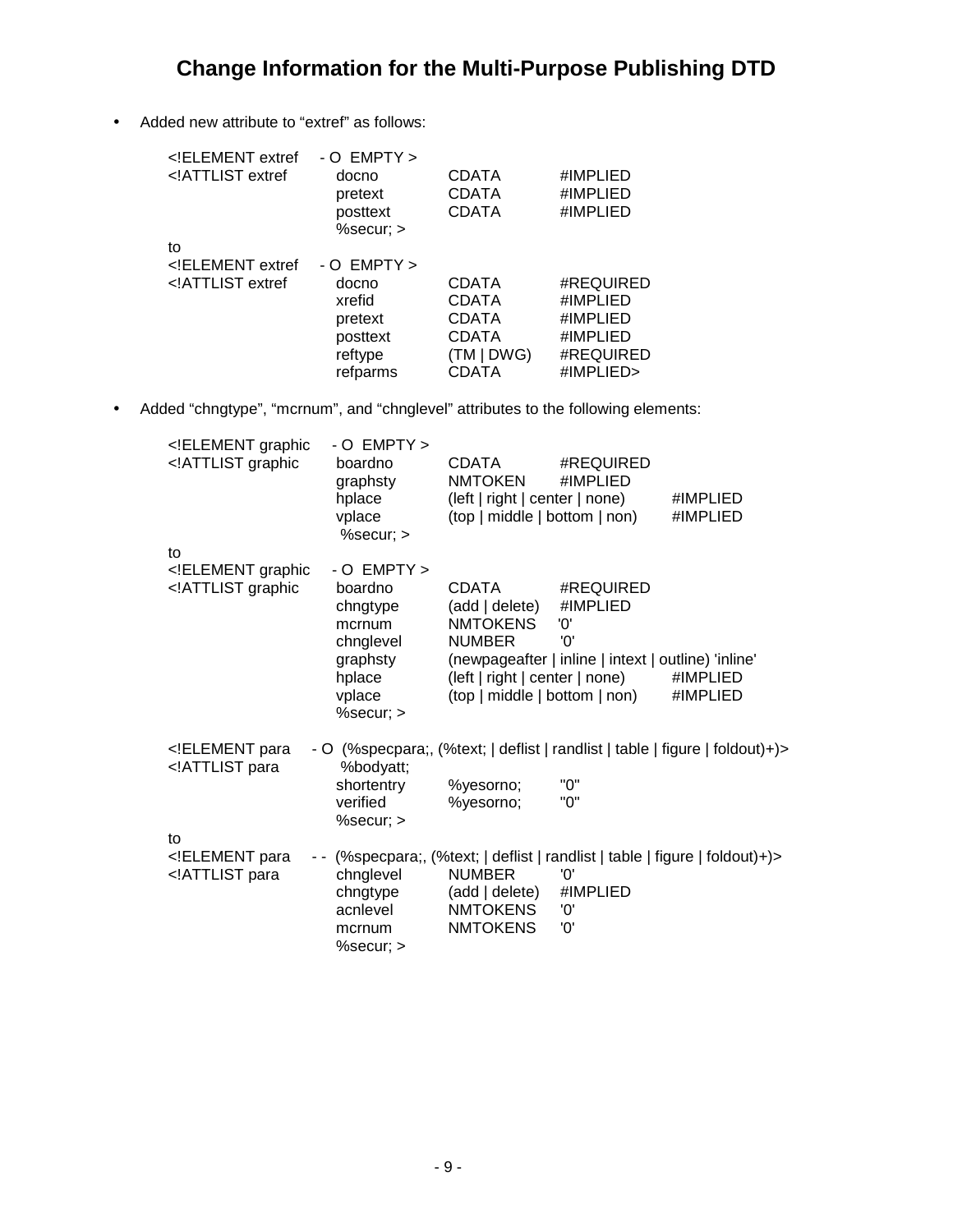| ELEMENT randlist</th <th><math>-</math> (title?, item+) &gt;</th> <th colspan="3"></th> | $-$ (title?, item+) > |                 |          |  |
|-----------------------------------------------------------------------------------------|-----------------------|-----------------|----------|--|
| ATTLIST randlist</td <td>bullets</td> <td>%yesorno:</td> <td>"1"</td>                   | bullets               | %yesorno:       | "1"      |  |
|                                                                                         | $%$ secur; $>$        |                 |          |  |
| to                                                                                      |                       |                 |          |  |
| ELEMENT randlist</td <td><math>-</math> (title?, item+) &gt;</td> <td></td> <td></td>   | $-$ (title?, item+) > |                 |          |  |
| ATTLIST randlist</td <td>bullets</td> <td>%yesorno;</td> <td>"1"</td>                   | bullets               | %yesorno;       | "1"      |  |
|                                                                                         | chnglevel             | <b>NUMBER</b>   | 'ח'      |  |
|                                                                                         | chngtype              | (add   delete)  | #IMPLIED |  |
|                                                                                         | acnlevel              | <b>NMTOKENS</b> | '0'      |  |
|                                                                                         | mcrnum                | <b>NMTOKENS</b> | '0'>     |  |
|                                                                                         |                       |                 |          |  |

• Added "para" to the content for element "modcontent" as follows:

```
<!ELEMENT modcontent - O (%list;)>
<!ATTLIST modcontent %secur;>
to
<!ELEMENT modcontent - - (para | %list;)+>
```
- Changed the content model for element "part" as follows: <!ELEMENT part - O (front?, chapter+, rear?)> <!ATTLIST part %tocbodyatt; %secur;> to <!ELEMENT part - O (front?, chapter+, tmimprep?)> <!ATTLIST part %tocbodyatt; %secur;>
- Removed "index" from the content model of "rear" during streamlining as follows:

```
<!ELEMENT rear - O (refdoc?, table*, appendix*, glossary?, index?, supplement*, foldout*,
tmimprep*) >
to
<!ELEMENT rear - O (refdoc?, tablesect?, appendix*, glossary?, supplement*, foldoutsect?,
tmimprep*) >
```
• Removed %secur attribute from "refdoc" and added attribute type as follows:

| ELEMENT refdoc - - (refitem+)                                 |          |                     |           |
|---------------------------------------------------------------|----------|---------------------|-----------|
| ATTLIST refdoc</td <td>id</td> <td></td> <td>#REQUIRED</td>   | id       |                     | #REQUIRED |
|                                                               | %secur;> |                     |           |
| tο                                                            |          |                     |           |
| ELEMENT refdoc -- (refitem+)                                  |          |                     |           |
| ATTLIST refdoc</td <td>id</td> <td>ID</td> <td>#REQUIRED</td> | id       | ID                  | #REQUIRED |
|                                                               |          | type $(std   svtm)$ | 'std'>    |

• Changed the default valve of attribute "frame" from "#IMPLIED" to "all" for element "table".